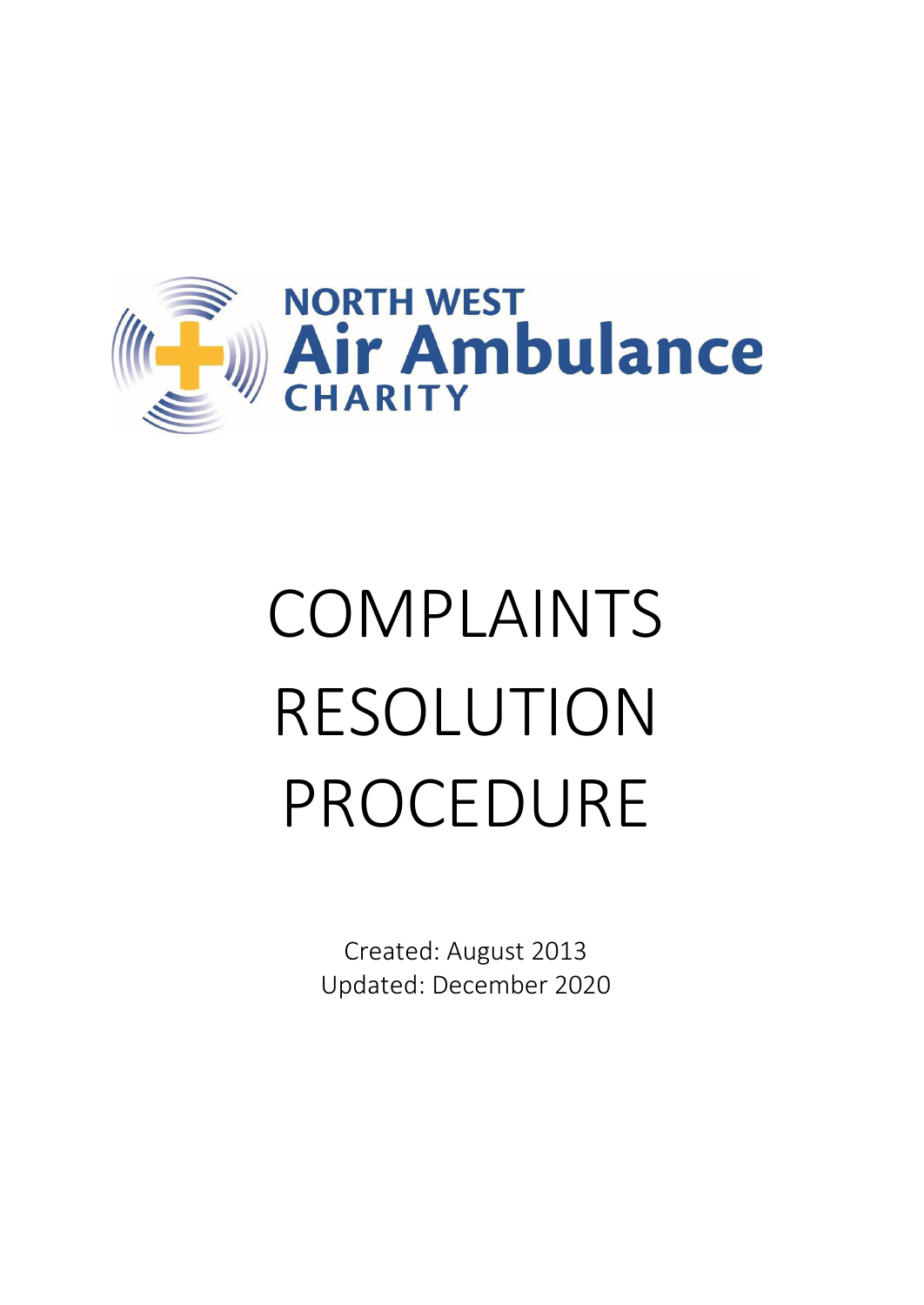

## DOCUMENT REVIEW RECORD

| <b>Review Date</b> | Reviewed by     | Role              | Changes noted |  |
|--------------------|-----------------|-------------------|---------------|--|
| Dec 2019           | SMT             | Management Team   | Dec 2019      |  |
| Nov2020            | Head of SE & DI | Middle Management | Dec 2020      |  |
|                    |                 |                   |               |  |
|                    |                 |                   |               |  |
|                    |                 |                   |               |  |
|                    |                 |                   |               |  |
|                    |                 |                   |               |  |
|                    |                 |                   |               |  |
|                    |                 |                   |               |  |
|                    |                 |                   |               |  |
|                    |                 |                   |               |  |
|                    |                 |                   |               |  |
|                    |                 |                   |               |  |
|                    |                 |                   |               |  |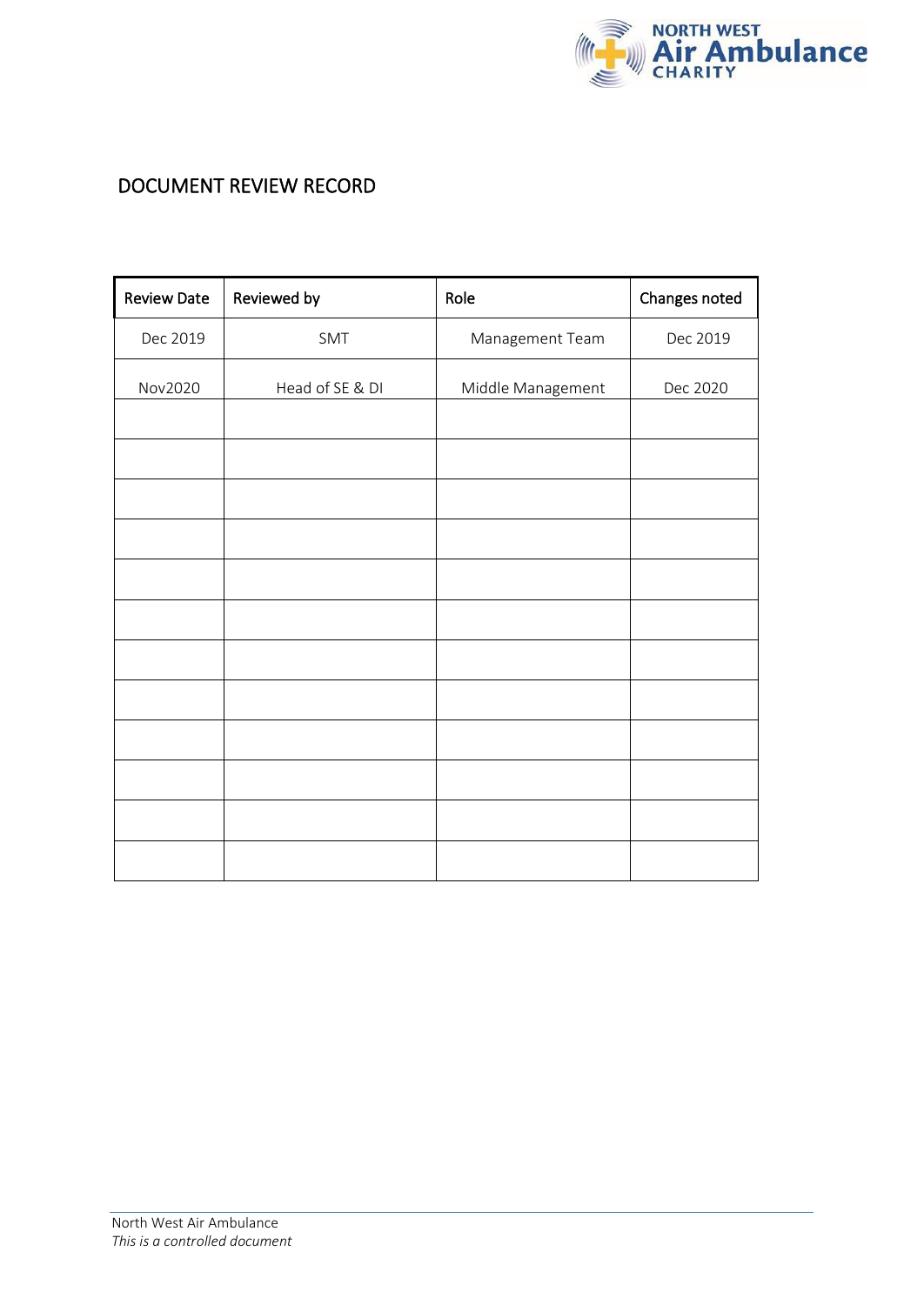

#### Contents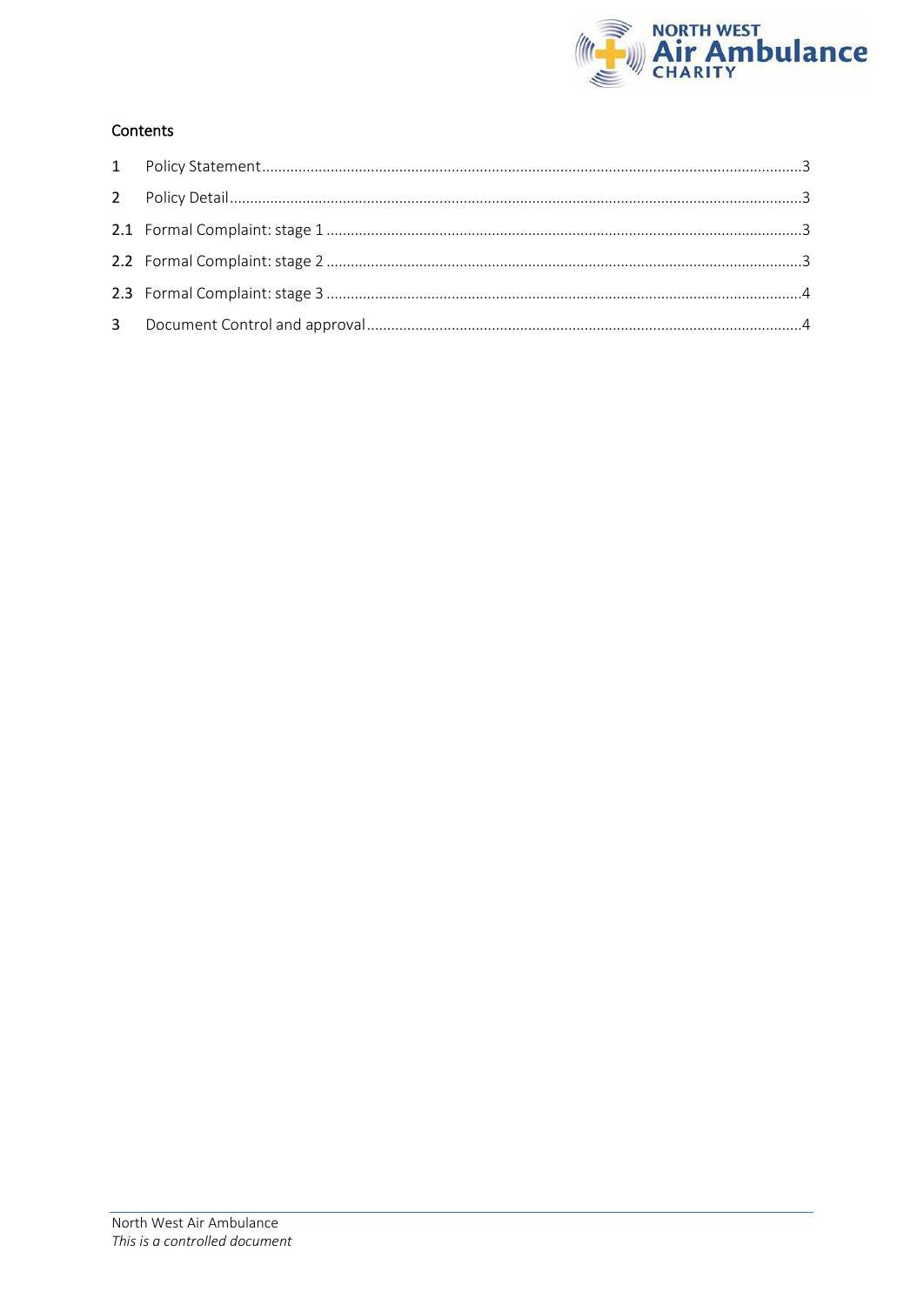

## <span id="page-3-0"></span>**1** Procedure Statement

Across all North West Air Ambulance's services and activities, we aim to provide the highest possible quality service to those individuals and organisations interacting in any way with the organisation.

However, we acknowledge that there may be occasions when things go wrong, or you are dissatisfied with us and may wish to make an official complaint. We will take complaints seriously and learn from them in order that we can consistently improve the quality of our services and activities.

The following complaints procedure aims to provide a swift, effective and honest resolution to your complaint and to guide improvements for our future work.

## <span id="page-3-1"></span>**2** Procedure Detail

North West Air Ambulance has a two stage complaints procedure. The response to all complaints received at the charity will be co-ordinated by the Supporter Engagement team. The Supporter Engagement Team Leader is accountable for all complaint responses and will involve relevant staff in the organisation as needed.

## <span id="page-3-2"></span>**2.1** Formal Complaint: Stage 1

- Contact North West Air Ambulance with your problem or concern through one of the following methods, clearly stating that you have a formal complaint:
- Write to: Complaints Manager, North West Air Ambulance Charity, North Mersey Business Centre, Woodward Road, Knowsley, L33 7UY
- Email: [complaints@nwaa.net](mailto:complaints@nwaa.net)
- Call: 0151 547 7830 and ask to be referred to the Complaints Manager

We will investigate and attempt to resolve your problem or concern within 7 working days of receipt. You will receive a letter explaining how your complaint was/is being followed up and/or what has been actioned as a result. If there is any delay in dealing with your concerns, we will keep you informed of our progress by communicating to you at regular intervals. All details will be entered onto our internal complaints log at this point.

If the problem or concern has been dealt with satisfactorily at this stage, at your request, we will formally record the details.

## <span id="page-3-3"></span>**2.2** Formal Complaint: Stage 2

If you remain unhappy with the resolution of your problem or concern, please request that your issue be formally escalated to stage 2 of the process. Please ensure you provide us with a clear explanation as to why you feel your complaint was not resolved at stage 1.

A stage 2 complaint must be forwarded to the Supporter Engagement team who will ensure that the complaint isrecorded, acknowledged in writing, within one working day, advising the complainant of the name of the investigating team and the response timescale (15 working days)

Please note, if a full response is not possible within the 15-working day deadline, the complainant should be sent an interim response (within thistimescale) informing them ofthe reasons for the delay and an anticipated response date. The complainant should be given further updates in writing periodically until the investigation is completed.